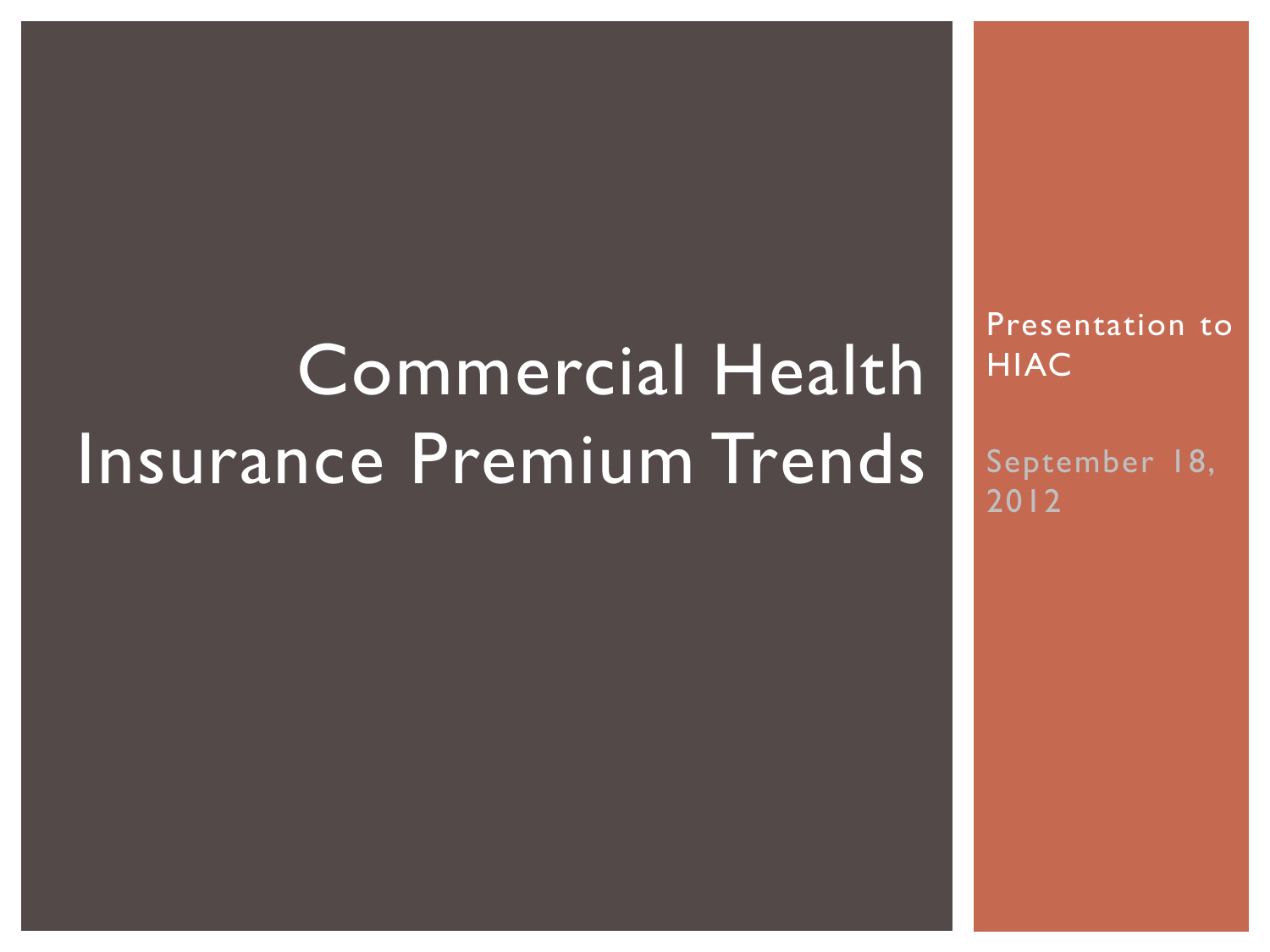#### 2009-2011: EARNED PREMIUMS GREW BY 4.1% ANNUALLY *P E R M E M B E R, P E R M O N T H ( P M P M )*



*Annual Growth* refers to the annualized rate of growth in collected, or earned, premium per member per month between 2009 and 2011 *Requested Increase* refers to the requested rate of increase in benefit neutral PMPM premiums, as submitted to OHIC for 2012 Rate Review

**Source:** Company submissions to Rhode Island Office of the Health Insurance Commissioner, 2012 Rate Review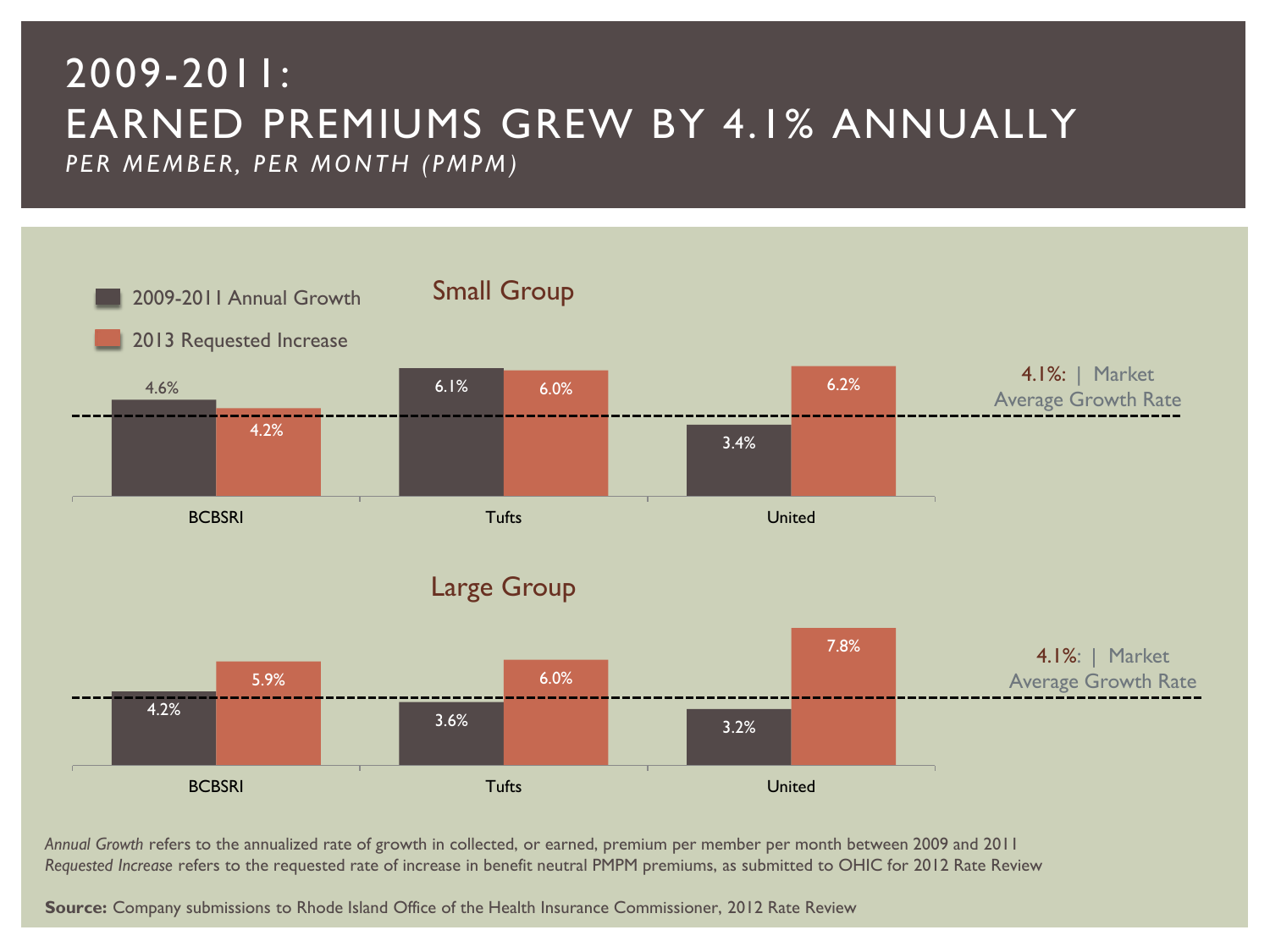## Why are premiums rising (PMPM)?

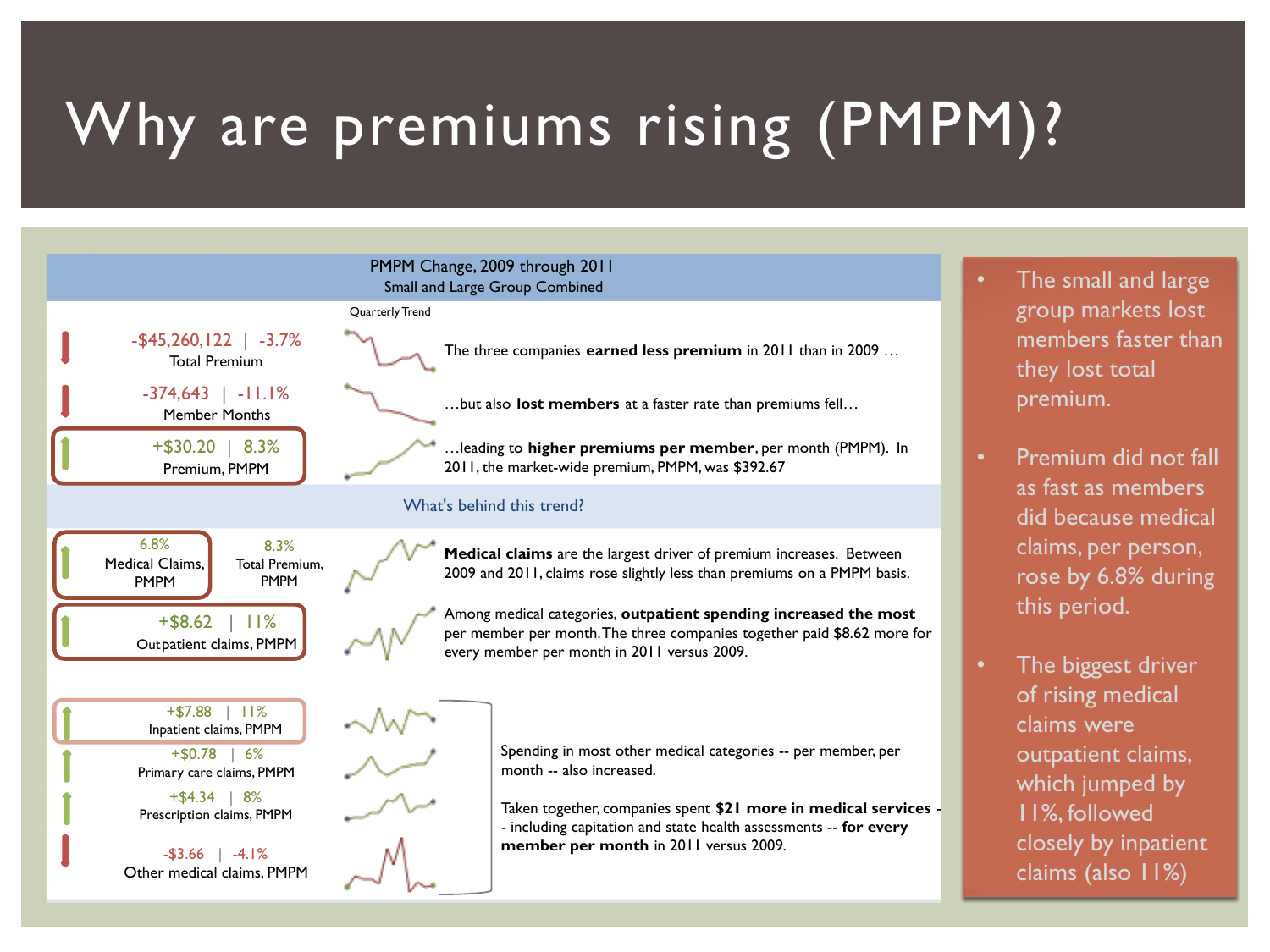#### Q: How have the medical trend and premium trend changed each year?

#### *Background*

- **Medical trends the premium dollars spent on** medical claims – tend to vary more from year to year than overall premium
	- **Premiums are set prospectively while medical claims** occur in real time
	- **Members may delay care in a tough economic** environment and seek care when their financial situation improves
	- **Premiums rates must take into account a certain** amount of uncertainty in medical claims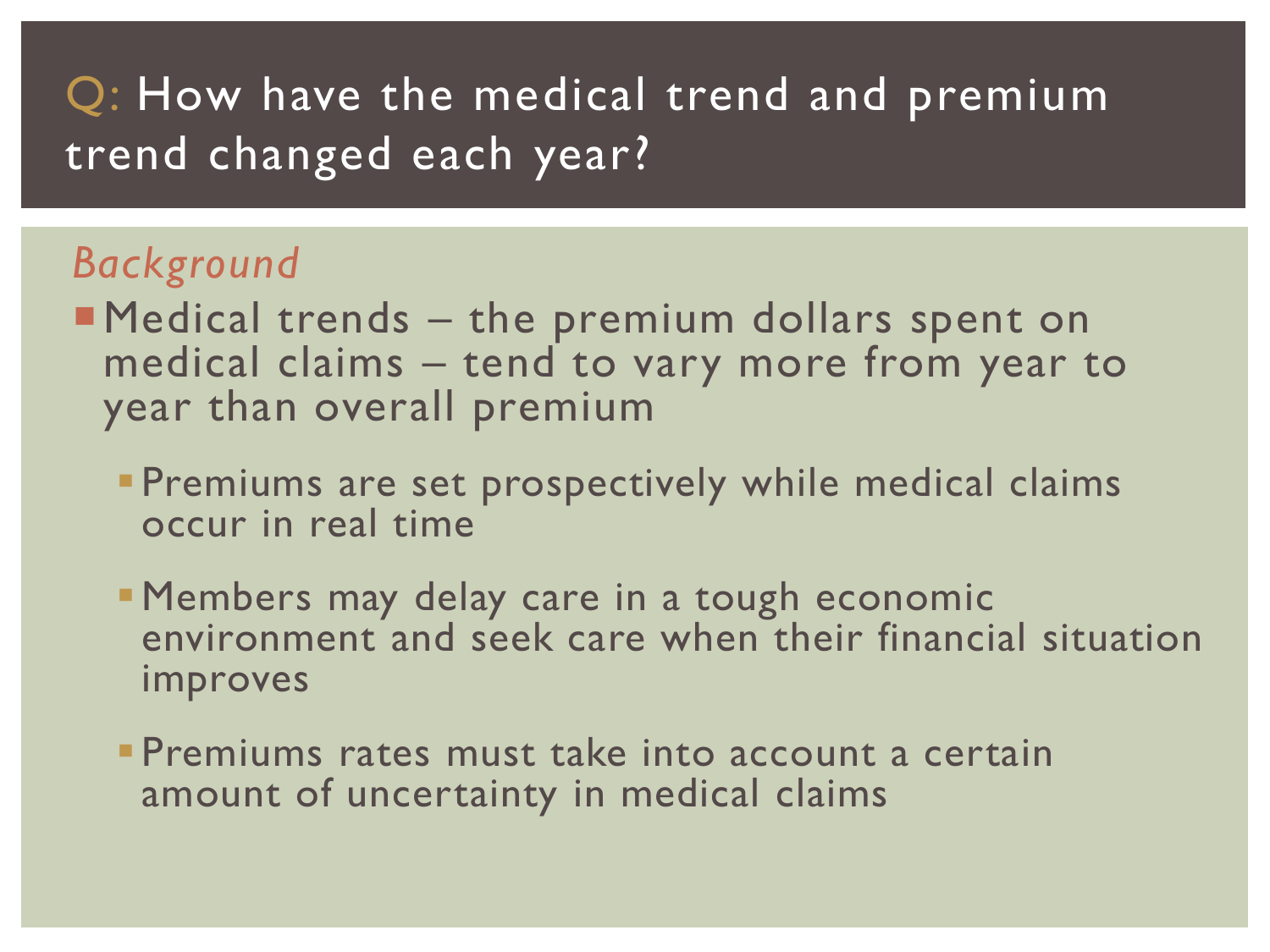#### A: Medical claims growth slowed in 2010-2011 while premium growth held steady at about 4%





**Source:** Company submissions to Rhode Island Office of the Health Insurance Commissioner, 2012 Rate Review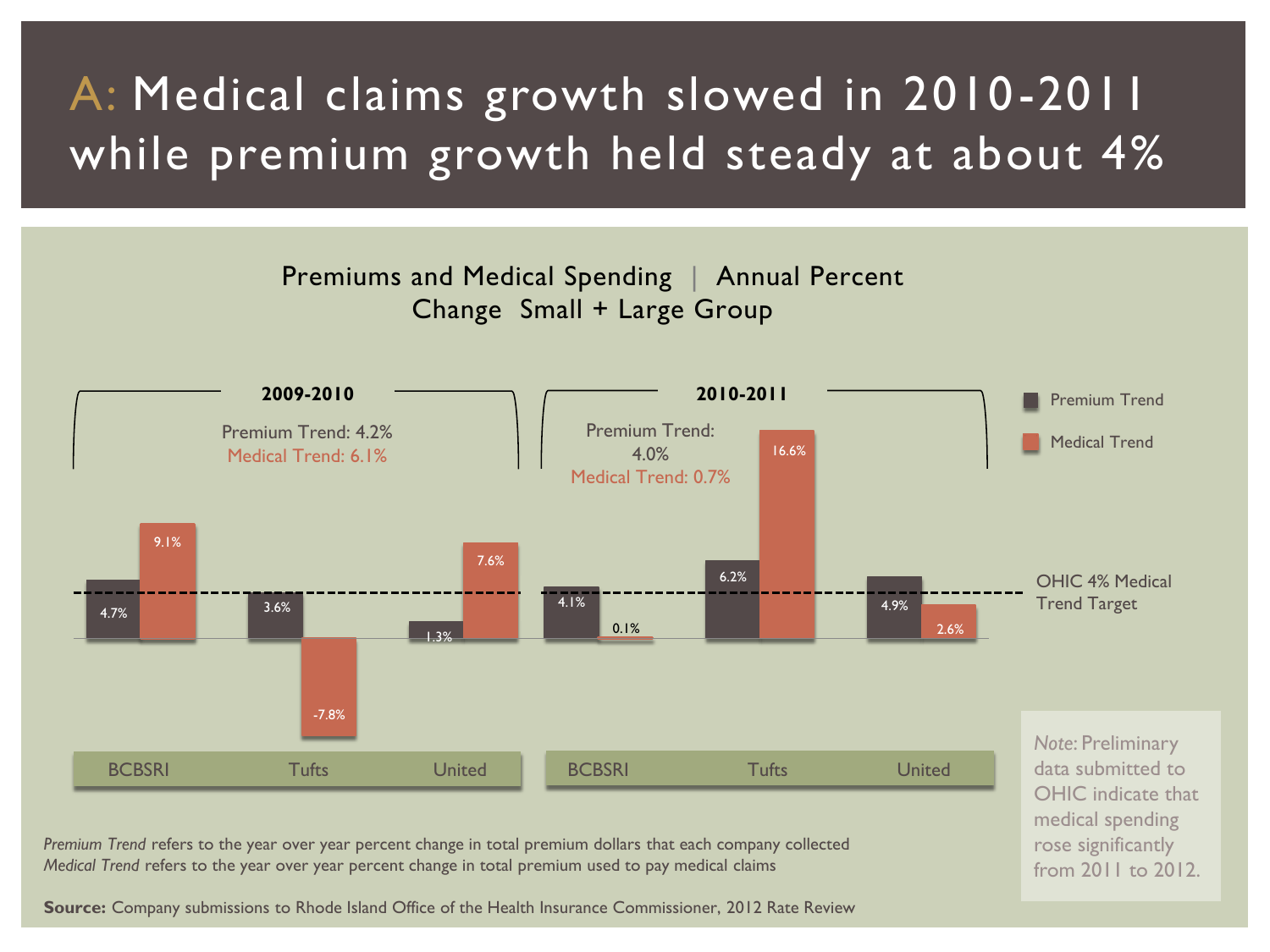### Have small and large group trends differed?

| Factor                                               | Group              | <b>BCBSRI</b> | <b>United</b>                   | <b>Tufts</b> |
|------------------------------------------------------|--------------------|---------------|---------------------------------|--------------|
| <b>Medical Trend</b>                                 | <b>Small Group</b> | $+8.8%$       | $+12.4%$                        | $-5.5%$      |
|                                                      | Large Group        | $+4.4%$       | $+10.4%$                        | $+10.5%$     |
| Premium<br>Growth (PMPM)                             | <b>Small Group</b> | $+9.5%$       | $+6.9%$                         | $+12.6%$     |
|                                                      | Large Group        | $+8.7%$       | $+6.6%$                         | $+7.4%$      |
| <b>Fastest Growing</b><br><b>Medical</b><br>Category | <b>Small Group</b> | $OP (+16%)$   | <b>Primary Care</b><br>$(+20%)$ | Rx (+54%)    |
|                                                      | Large Group        | $IP (+11%)$   | $IP (+13%)$                     | Other (+20%) |

**Source:** Company submissions to Rhode Island Office of the Health Insurance Commissioner, 2012 Rate Review

- $all,$ ly higher cal trend small market.
- ital ces are ing ly in groups
- is a new nt and elatively volume sults may from market trends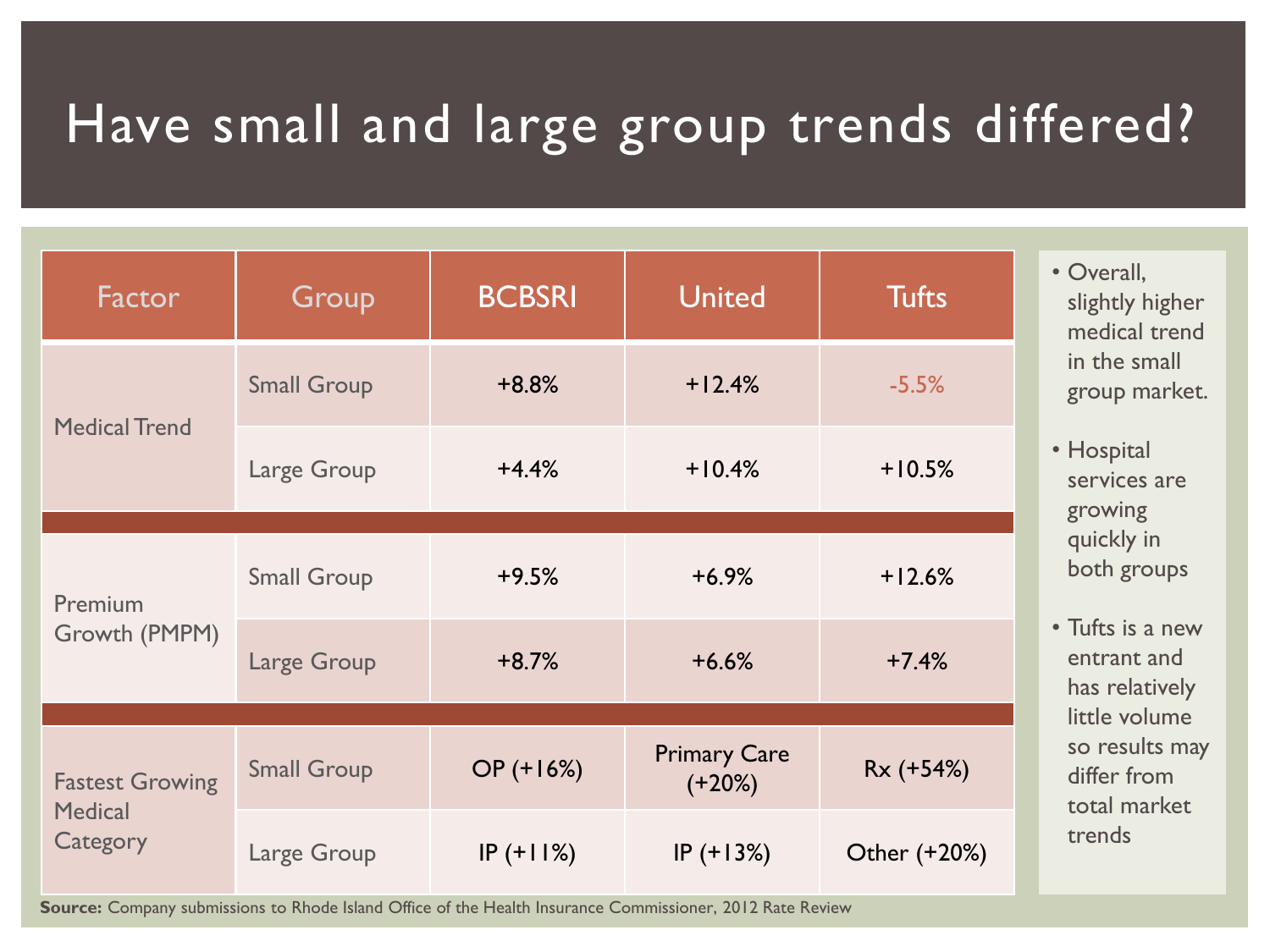#### Administrative Spending & Premiums *Costs are still high but have fallen recently*

Administration costs (PMPM) have grown much faster than the inflation rate but have slowed in recent years. As a result, the portion of premium spent on medical claims rather than administrative expenses, also known as the Medical Loss Ratio (MLR), rose (increasing efficiency) or fell more slowly than it would have otherwise.

In 2010, the market spent 19.8% of its premiums on administrative expenses. In 2013, it predicts that portion to be 11.8%, based on our analysis of individual company rate requests.

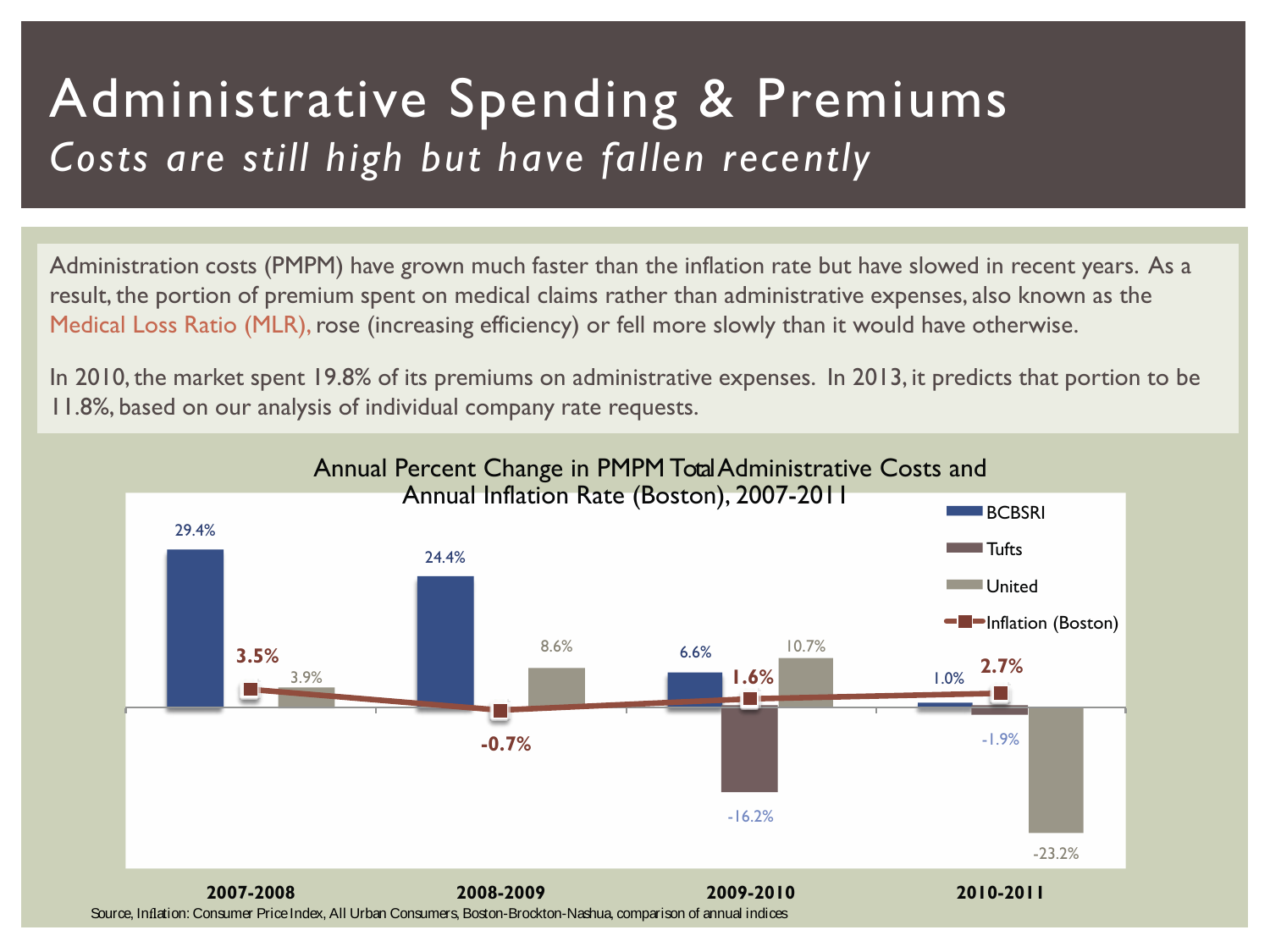#### Contribution to Reserves & Premiums *Results vary widely by company*

A company's *contribution to reserves* is the value of the collected premium remaining after paying medical claims and administrative expenses. This money ensures companies have funds on which to draw for capital expenses or unexpected losses.

Insurers explicitly request their target amount in their rate filings with OHIC. For 2013, the three commercial insurers requested the following contributions to reserves, expressed as a percent of premium:

| <b>BCBSRI:</b> | 3.34% small and large group  |
|----------------|------------------------------|
| United:        | 2.00%, small and large group |
| Tufts:         | 0.00%, small and large group |